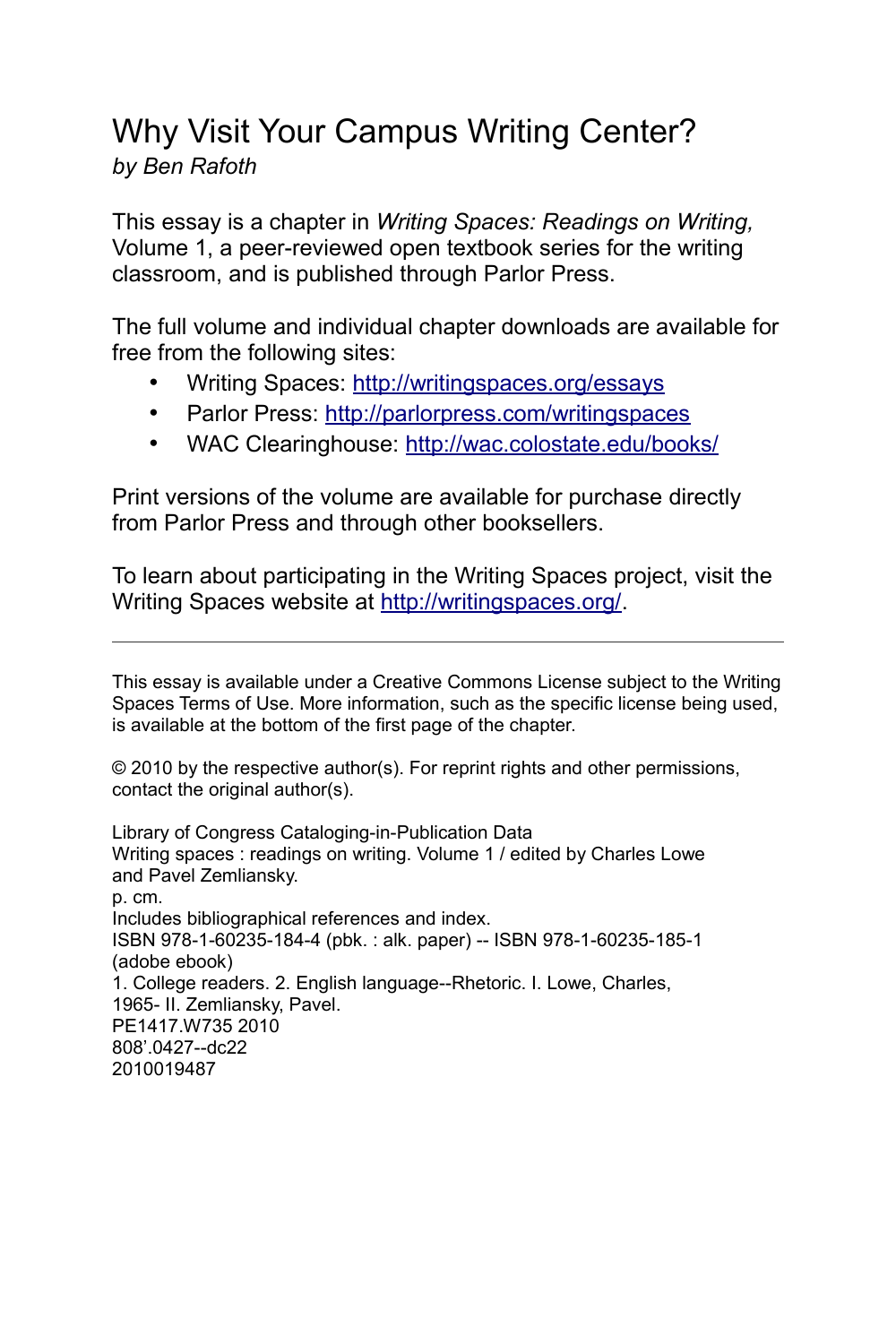# Why Visit Your Campus Writing Center?

### *Ben Rafoth*

There is something about the experience of speaking with someone one-on-one—the facial expressions, enunciations, gestures—that makes us feel alive and energized.\* Who we talk with can matter more than the topic itself, but either way most people love a good conversation. Among strangers traveling through an airport or waiting in a doctor's office, words seem to gather like stones in a pool. People gravitate to conversations so naturally that they make time and travel far to experience them. When time is short and travel impractical, people buy conversations by the minute.

Conversation is the key idea behind writing centers, and it's the number one reason why it pays to visit your campus writing center. Writing is too hard to do alone, and writing center tutors can help. I asked several tutors from different writing centers to tell me how students benefit from the writing center, and I hope you will find what they said as convincing as I did.

## Talking It Up

Every day, tens of thousands of students across the U.S. and around the world walk into (or go online for) their campus writing center, many

This work is licensed under the Creative Commons Attribution-Noncommercial-Share Alike 3.0 United States License and is subject to the Writing Spaces Terms of Use. To view a copy of this license, visit http:// creativecommons.org/licenses/by-nc-sa/3.0/us/ or send a letter to Creative Commons, 171 Second Street, Suite 300, San Francisco, California, 94105, USA. To view the Writing Spaces Terms of Use, visit http://writingspaces. org/terms-of-use.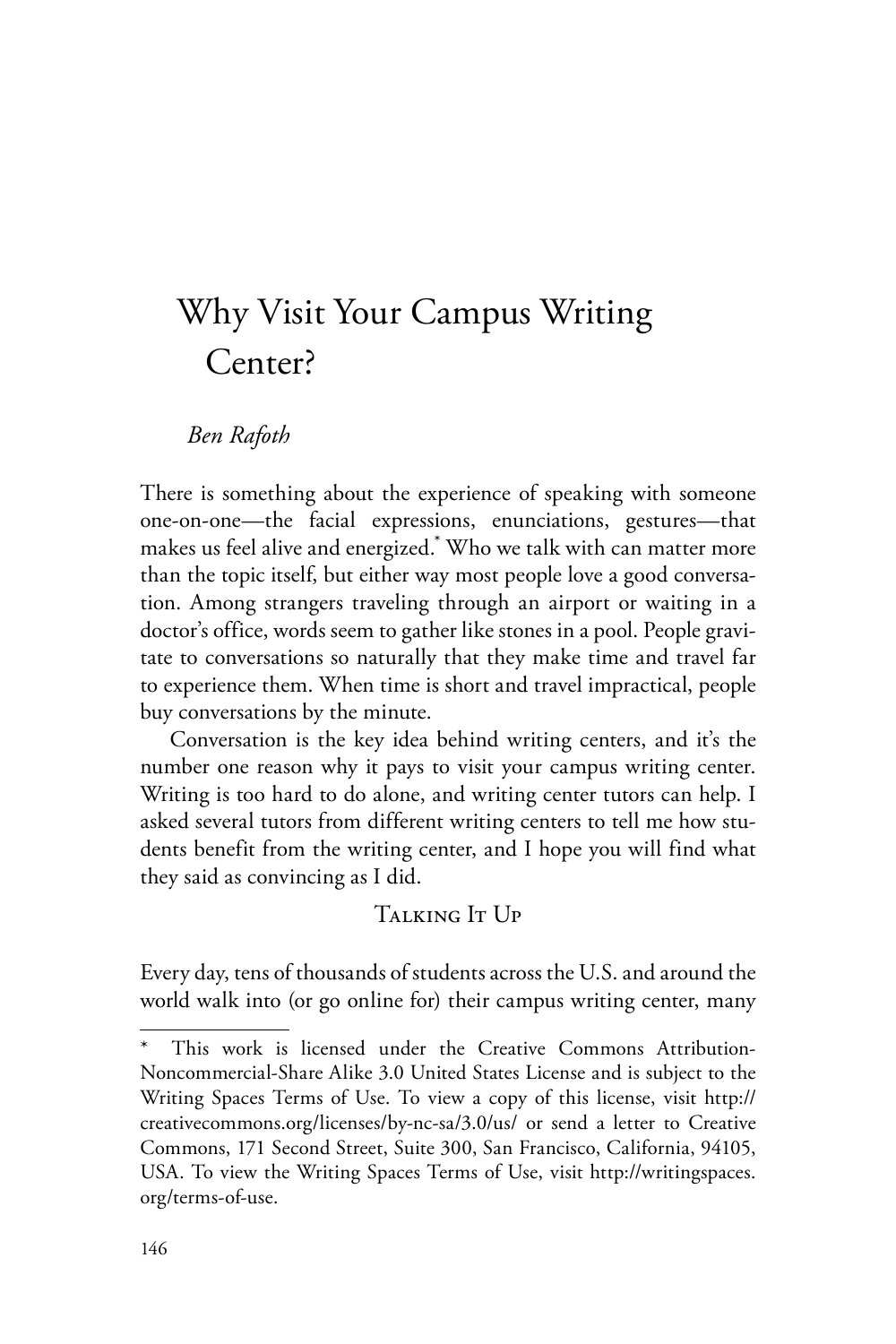for the first time. They usually say something like, "I need someone to look at my paper." They don't literally mean they want someone to look at the paper and that's all. They want someone to spend time with them, read the paper carefully, show appreciation, and say what they think about it. They also don't merely want to hear what a tutor thinks about the paper. They want to ask questions, explain what they've written, and see how the tutor reacts. They want a conversation that revolves around questions such as:

> What do you think about my paper? Is it any good? What do you think my instructor and my classmates will think about it? Does it need to be improved? And how would I go about that?

A conversation develops around these and other questions, writer and tutor sitting in chairs or on a couch, pages fanned out on the table before them. The tutor might invite the writer to read the paper aloud, but that's not a requirement; tutors also like to read the paper silently and absorb its content, structure, and stylistic nuances.

Reflecting back on her senior year as a tutor at Niles West High School's Literacy Center in Chicago, Susan Borkowski told me,

> I quickly learned that a tutoring session is mostly about asking questions. Writing is a way to communicate thoughts. It follows naturally that in order to produce good writing, we have to start by stimulating our minds to think deeply about our topics. So often we *think* we've pushed our minds to the limit and can't see a way to make a thesis any deeper or more complex . . . until someone asks a question about it. We *think* we've explained ourselves as much as we can because we are only thinking about it in a limited way. But when someone else asks a question, we start talking out loud and soon we find that we're thinking in completely different ways about a concept we thought we had already flushed out completely.

Susan tutored her classmates in a place where every day, hundreds of students stop by on their own to write and read and talk and listen. Literacy Center tutors would be the first to acknowledge that not everyone leaves one hundred percent satisfied, but the many students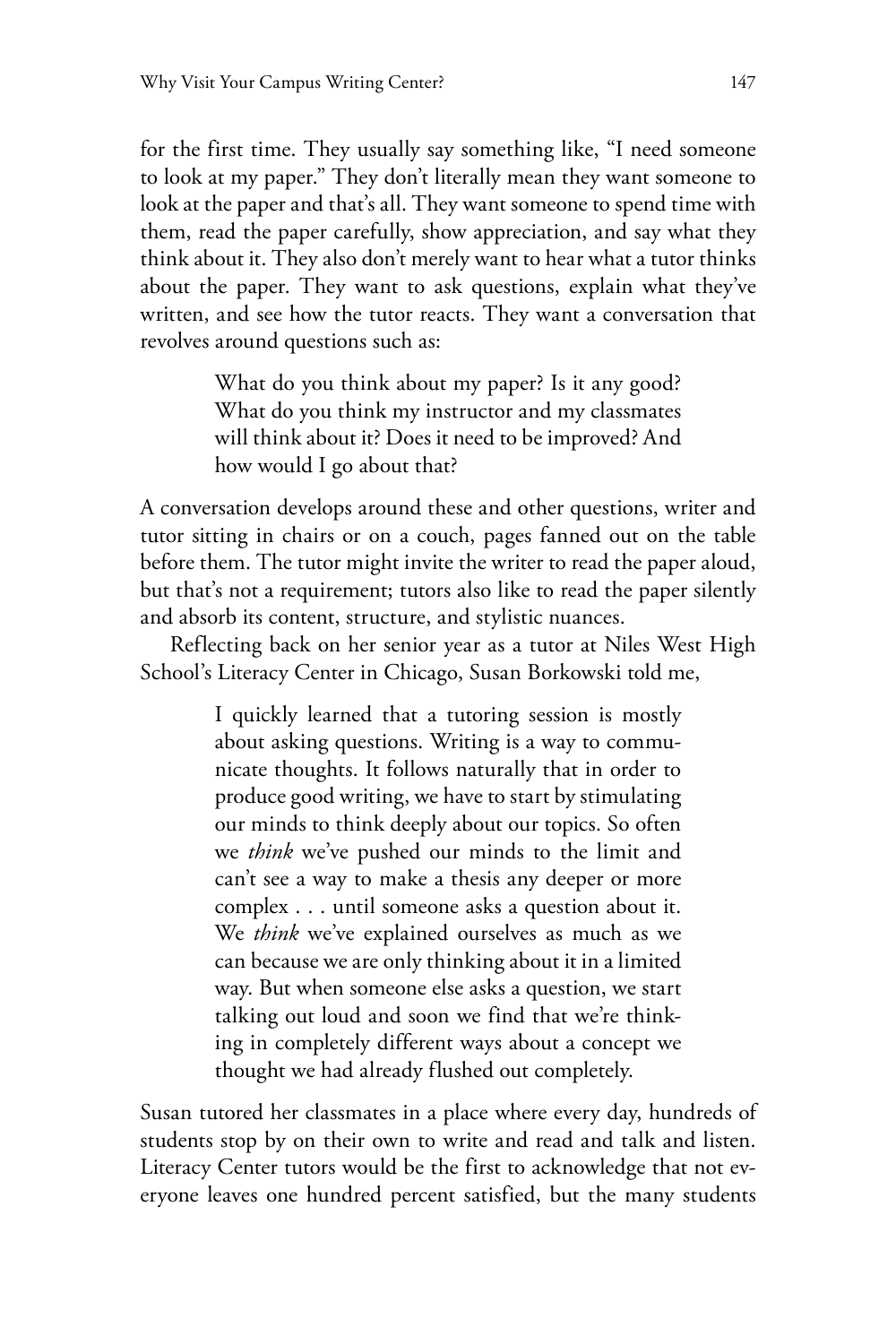who keep coming back for help says something about the good things that happen there. Could these students do as well by themselves, sitting alone in front of a computer and waiting for inspiration? I tell my students to try it sometime, and when that doesn't work, visit the writing center.

Tutors try to focus on things that are important to the writer: the challenge of the assignment, the ideas there seem to be no words for, the little editing stuff that attracts red ink. Tutors encourage writers to take notes and start writing when the ideas begin to flow. Tutors are usually paid by the hour, so they'll wait while you write. The important thing is to build enough momentum so that when you go home to finish the paper, you'll already be on a roll.

Anthony, a first-year undergraduate from Philadelphia, had been coming to the Writing Center at Indiana University of Pennsylvania, where I teach, three to four times per week to write a rhetorical analysis for his freshman writing class. At first, he only wanted help in finding examples to illustrate logos, ethos, and pathos in an article he was assigned to read. It was a good session, and Anthony got the examples he wanted. Then he told his tutor that this was a hard assignment because all of the examples in the article seemed to fit more than one element. This observation might have ended then and there, but his tutor urged him to say more about the overlap. They talked for another fifteen minutes or so, and on his next paper, Anthony focused on the overlap in his thesis, claiming that logos, ethos, and pathos are not distinct elements in persuasive writing. Anthony was one of the few students in the class who wrote about the overlap, and when the instructor read his paper aloud in class, he looked pretty smart. He thought of the overlap on his own, but it took a conversation with a tutor to see how he could go in that direction and still stay within guidelines of the assignment.

When I asked tutors why they believe students benefit from visiting the writing center, it would have been perfect if they had all said, "It's the quality of the conversations we have here" because that's my thesis. Instead, they gave richer and more interesting answers. One wrote to me from a pool where he was lifeguarding, another wrote during downtime while working at the writing center, and another used a mobile phone on the road. All responses exuded the passion that leaps out from people who are totally committed to what they do, whether they make any money at it or not.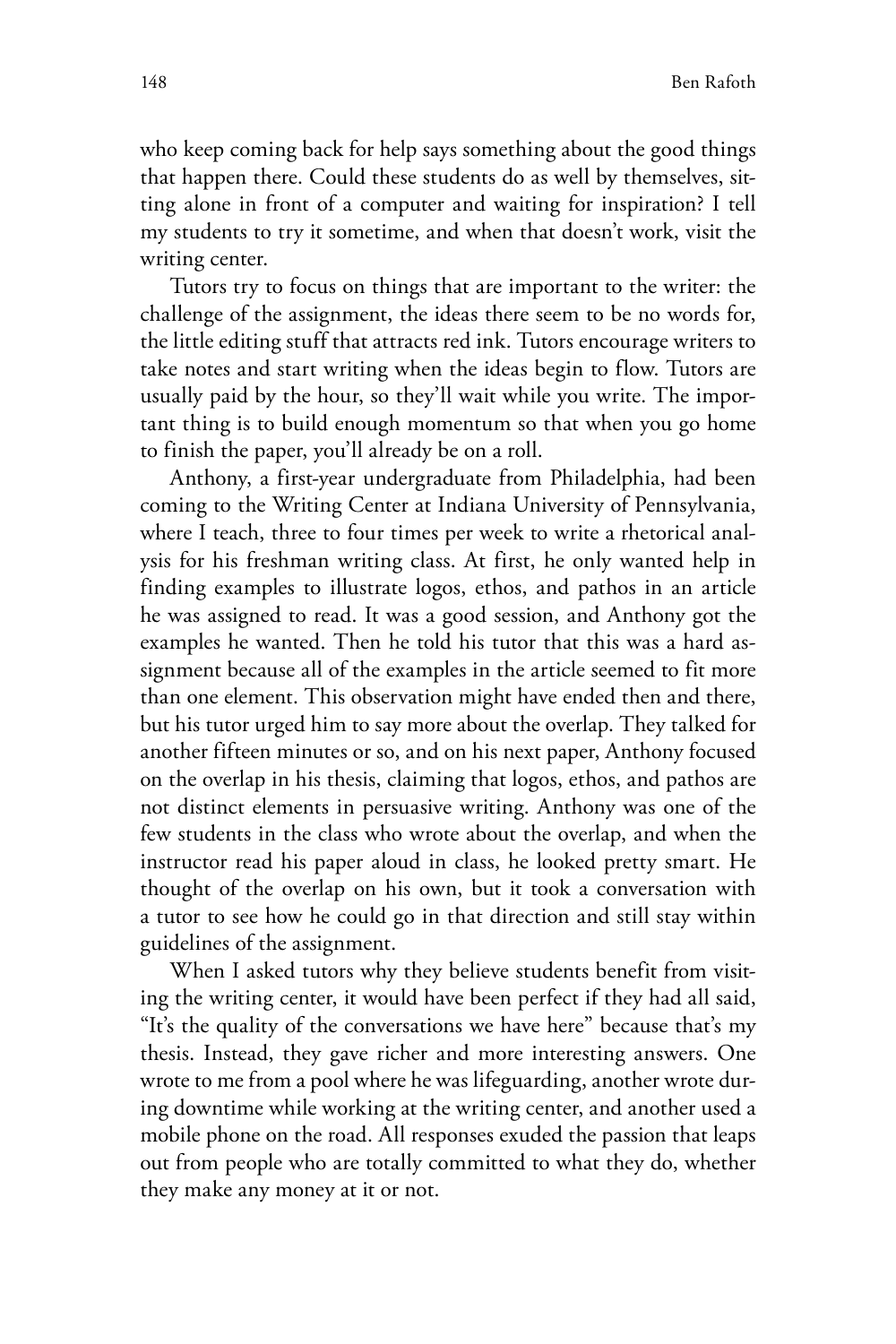Daniel Phillips tutors in the Writing Studio at the Fashion Institute of Technology in Manhattan. Anyone who has ever seriously considered a career with Armani or Chanel or Claiborne would soon find that FIT is the first step to landing a job with these top tier design houses, and while there they learn that fashion designers spend a lot of time writing. Daniel said:

> When I sit down with a student for the first time, there's always a brief and slightly awkward introduction, and then we talk for a few minutes about their major, what they do, their assignment, the food they're eating hurriedly ("I'm so sorry, but I never get time for lunch"). And then for me comes the challenge. This is a new person. I have no idea how they learn, what works for them, if I should speak more or sit and listen, if I should focus on their grammar or on making the subject of their essay more focused and apparent. For you the student, it is a game of expectation. You want us to help you with your writing, probably. For us, it is a matter of pedagogy, the way we can teach you what you're asking to learn, but without simply laying it out for you to gather up. Sometimes in a session, I make almost no statements. I simply ask questions. We are not so much tutors as we are a presence that encourages you to write, to question your own logic, to revise, to reconsider.

How does it happen, this conversation that leads to better writing? There are many ways, but it starts with getting ideas out of your head, through your lips, and into someone else's head. When you verbalize something you have been thinking, several things happen:

- You hear what you just said and how it sounds, as if you were hearing someone else say it.
- The tutor hears what you said, and you have to respect their need to make sense of it.
- Once you speak, you become motivated to listen to what the other person says—because you started it.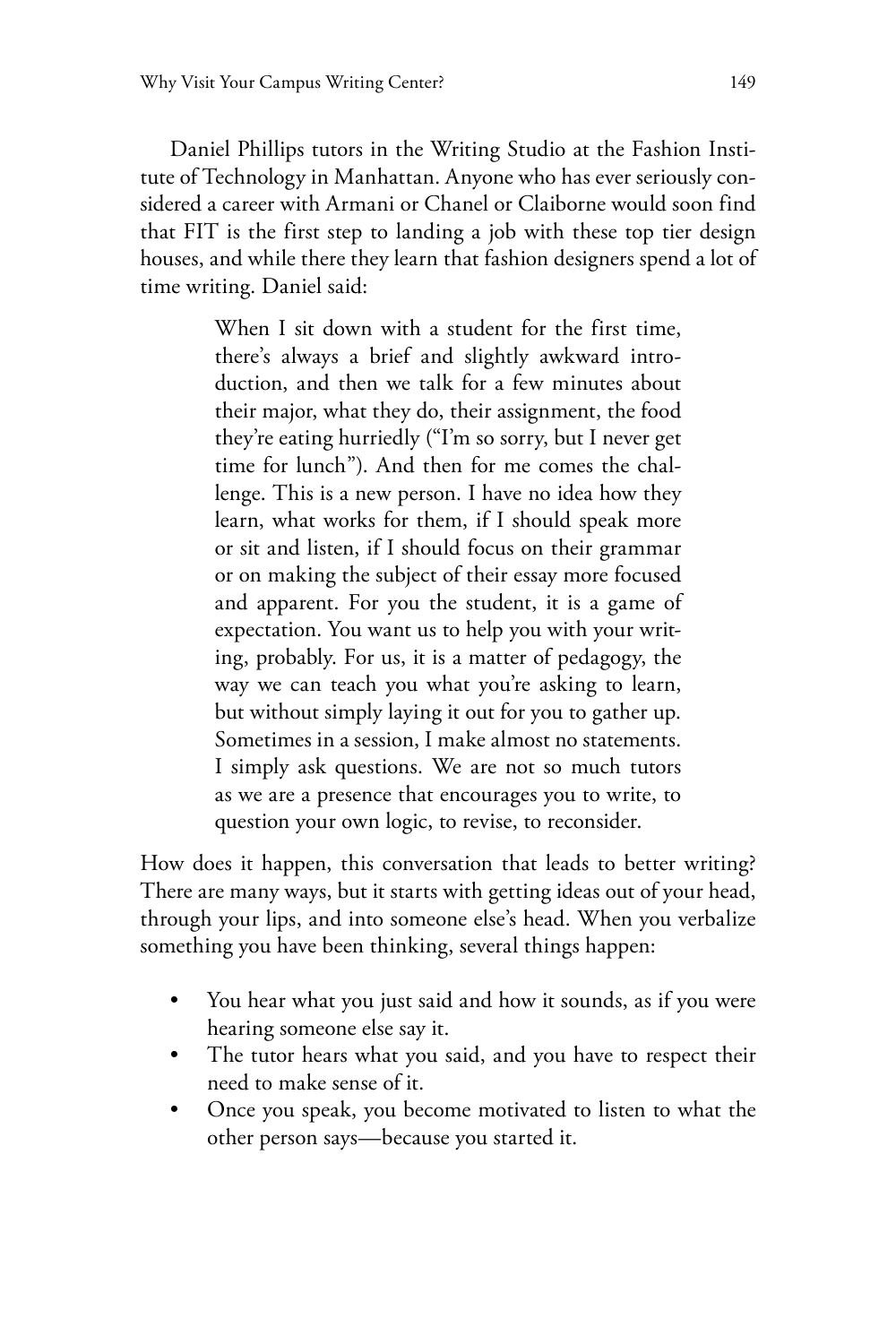- Once you both speak, there is momentum to keep going and to influence what comes next, or not. You can sit back, or disengage. It's up to you.
- Both of you have fired neurons in your brains that change what is in your heads.

Each of these has consequences for thinking and writing. Erica Bazemore, a tutor at the University of Iowa, pinpoints some of the consequences when she says: "I have had numerous occasions when I couldn't quite put into words what I wanted to say, and it only took a conversation with a professor or a colleague in my department to help me put on to paper what I have been grappling with in my head." Founded in 1934 by a professor of Communications, Iowa's Writing Center may be the first center in the nation. Working at a place with such a long and distinguished history of helping students to write, Erica understands the relationship between conversation and writing.

### FINDING CONFIDENCE

Students go to the writing center not only because they are looking for ways to put their thoughts into words but also because they want reassurance. Daniel Phillips, the FIT tutor, wrote, "Sometimes we are there to tell you how good your writing already is (and it probably is already pretty good) and that you don't need to change much at all. It's different with every student and every session." I've never met anyone who went to a writing center to feel bad about themselves; there's ninth grade for that. Hearing that your writing is good and that you don't need to change what you have written is actually quite valuable.

Yecca Zeng, at FIT, told me,

I can see an instant confidence arise when students walk through the door and find other students with whom they may discuss any idea, any step, any type of writing that they may be having trouble with. When students realize their peers are the ones who are helping, it is easier for them to relax and be more outgoing and elaborate on exactly what they want to accomplish.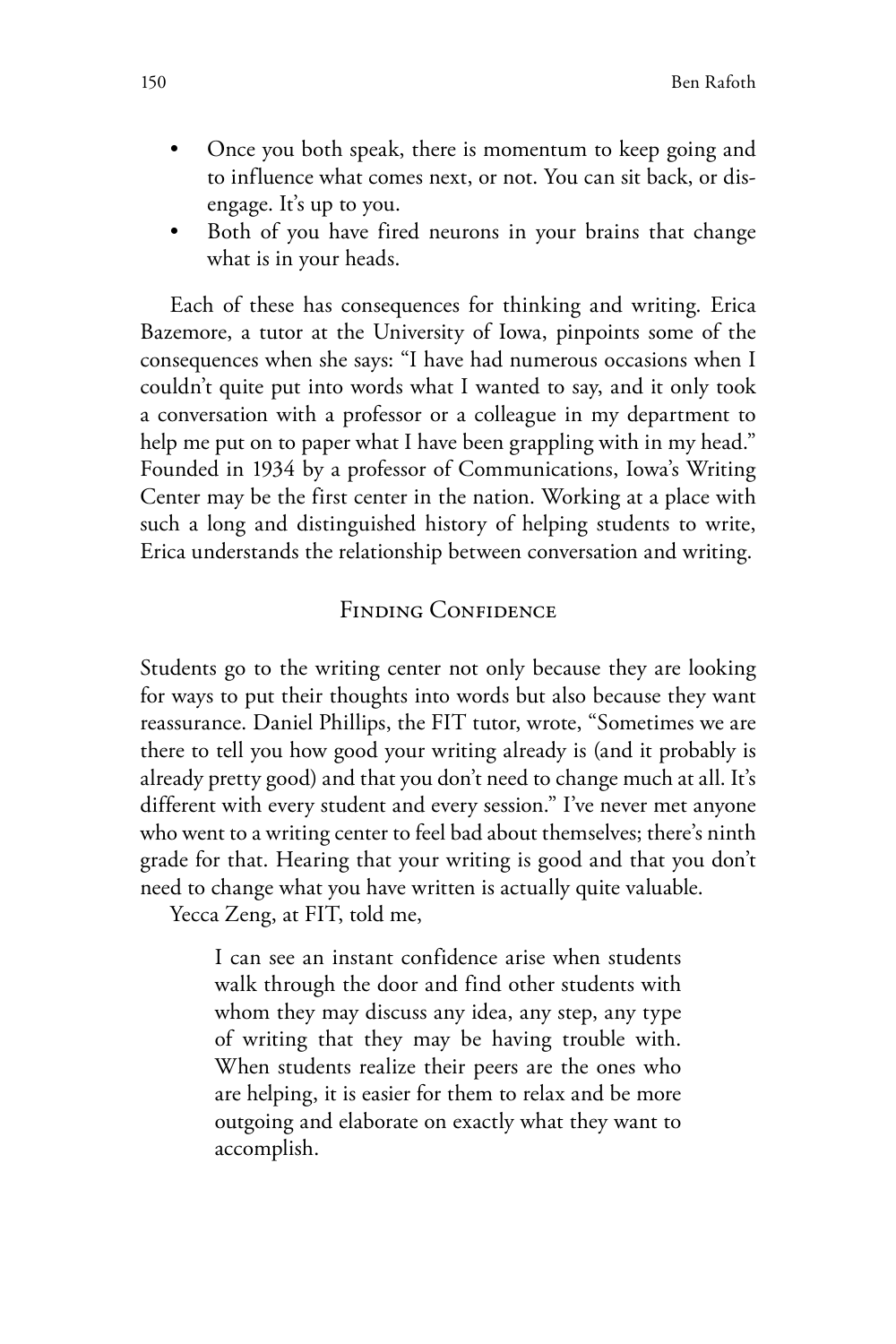Sometimes tutors can cure a case of cold feet, as when students invest time in a topic and even write most of their paper before they decide to change the topic and write about something else. Such last-minute, impulsive topic changes are usually a mistake. Most students would be better off if they had had the confidence to keep what they had written and sought input from others about how to revise it. "I have not come near to outgrowing the need to share my writing with a responsive, receptive person who can provide feedback and engage me in a discussion about how to move forward with revision," said Sam Van Horne of the University of Iowa.

On the east coast, at Loyola University in Baltimore, Paige Godfrey put it this way:

> Ever since I started working in the writing center, I have had a student who always requests a consultation with me. Being that there are so many wonderful consultants in the writing center, I always questioned what it was that made this student a "regular." At the end of the semester, the student pulled me aside to thank me for all that I had done to help her throughout the year. She stated that the most helpful thing I had done for her was make her feel more confident about her writing. Rather than pointing out the areas that needed improvement, I like to focus on the areas full of strength and work off of them to improve the weaker areas. There is no doubt that many students need improvement with their papers—I am certainly not Shakespeare myself. However, if you show them their own potential, it allows them to look deeper inside themselves as writers and grow from it.

For many people, the hardest part is showing their writing to someone else.

According to a popular website for health information, WebMD (http://www.webmd.com/anxiety-panic/guide/mental-health-socialanxiety-disorder), the most common situations in which people feel anxiety due to potentially negative judgments from others are:

- Eating or drinking in front of others
- Being the center of attention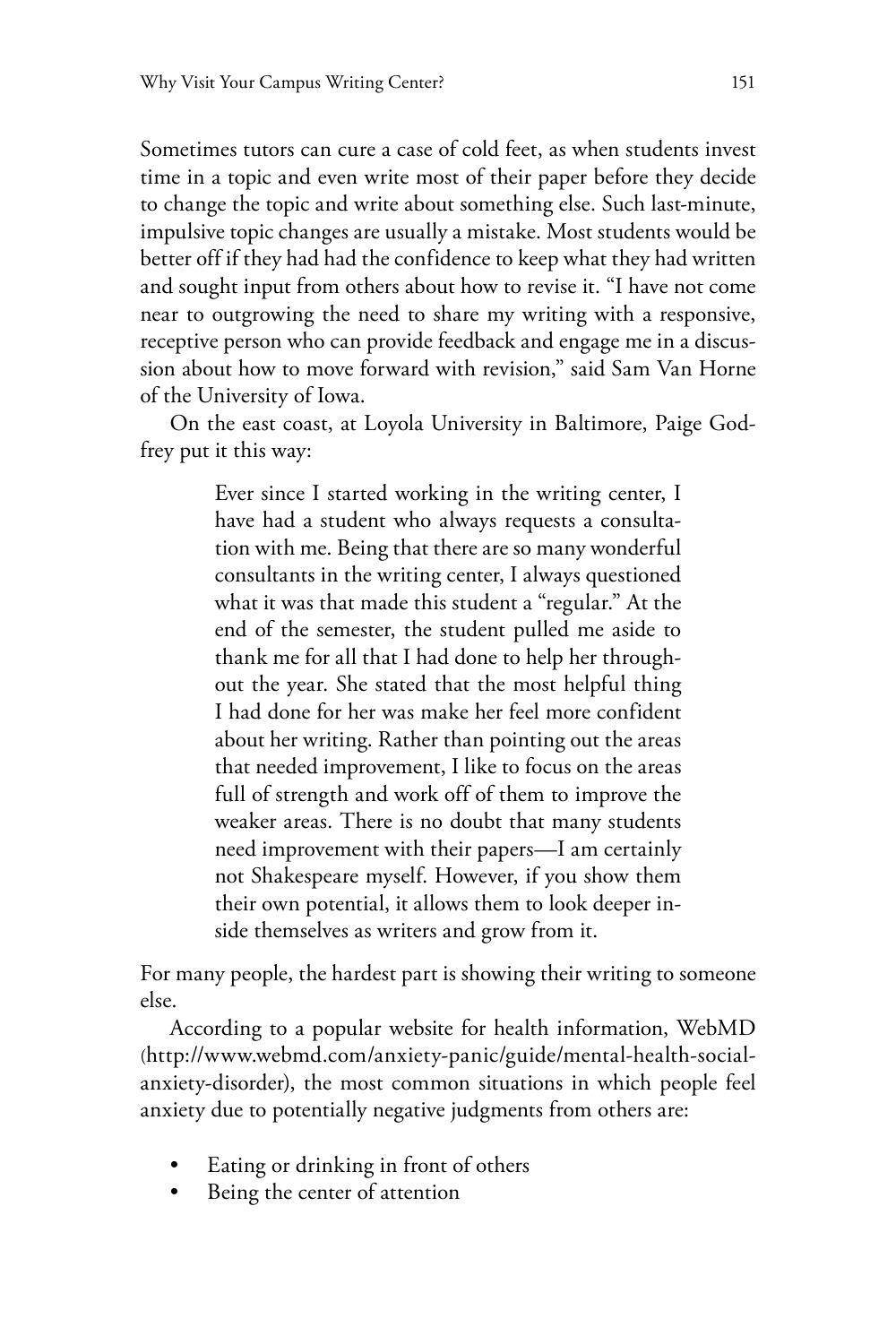- Interacting with people, including dating or going to parties
- Asking questions or giving reports in groups
- Using public toilets
- Talking on the telephone
- Writing or working in front of others

Most people are okay with toilets and telephones, but who hasn't experienced writing anxiety? The important thing is to reduce the feeling of vulnerability. Here is the University of Iowa's Erica Bazemore again:

> The ability to share something as personal as a piece of writing can be a daunting task for some students, but getting into the habit of not only sharing writing, but having someone respond to it can help to make someone a more confident writer. In addition, face-to-face communication through writing and speaking can help people develop effective ways of self-expression and comfortable ways of communicating with each other. Our society is becoming increasingly less personal on the level of language and through our daily interactions, but writing centers have a built-in mechanism to counter this trend. The writing center is a place for taking the abstract and making it concrete. It is a place for collaboration, sharing, expression, and empowerment.

For a few students, visiting a writing center feels like admitting they are not good enough to be in the course they're taking. I spoke to one of the graduate student tutors in my writing center, Motasim Almwaja, an excellent writer from Jordan who is cautious about what he says and writes in front of his friends from the Middle East because he does not want to appear foolish. (He had to remind me that even in soccer, accepting defeat in his culture is not an option.) For him, strength vs. weakness is a matter of how you look at it. Motasim has worked very hard to perfect his English, constantly memorizing words and phrases and then using them when he speaks and writes. He points out that instead of admitting a weakness, going to the writing center shows strength and the resolve to work for what you want.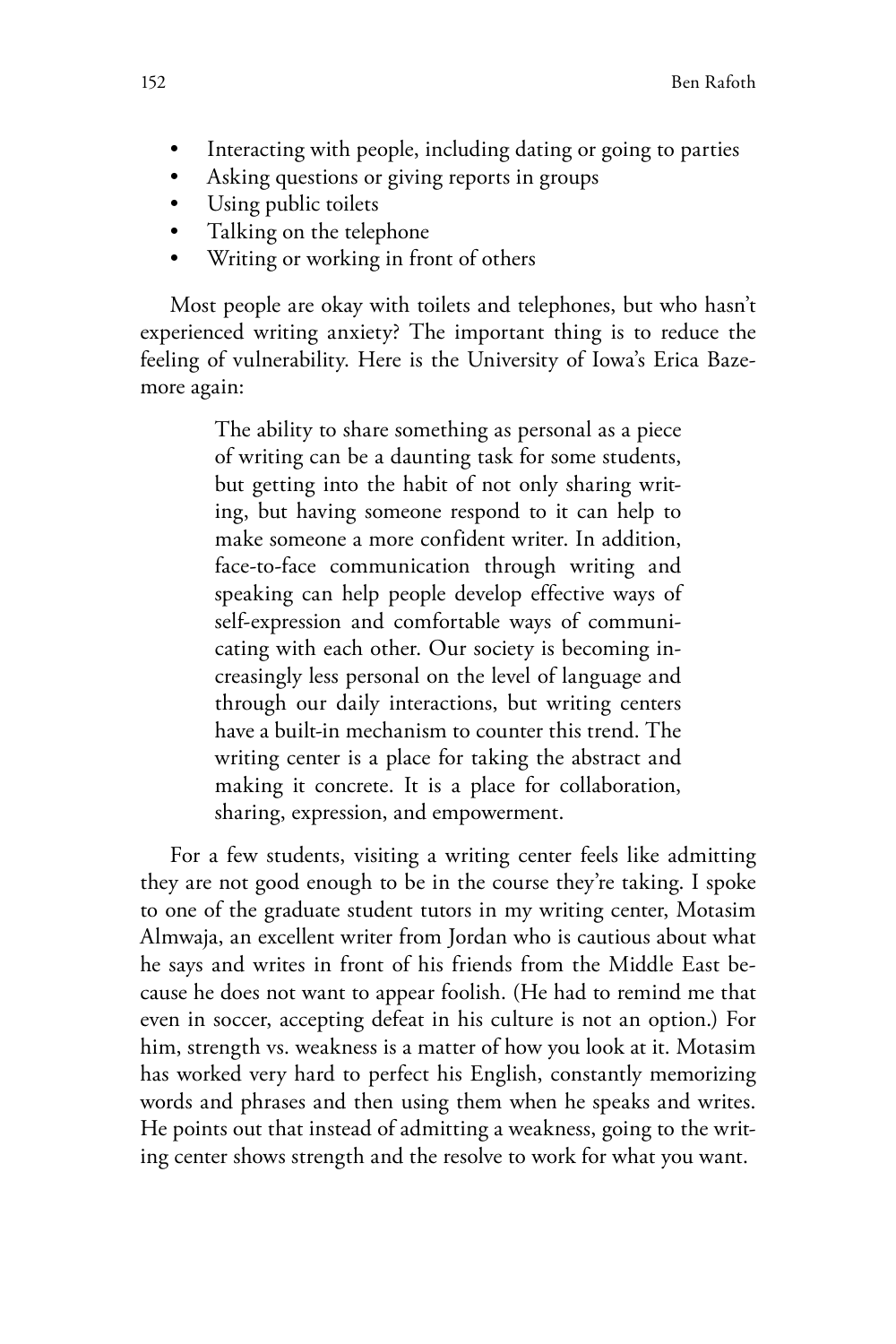When you share your writing with a tutor, you can be pretty sure the tutor is not going to laugh at your writing (unless you write comedy) or criticize your paper. They've seen it all and are not interested in judging you or your ideas. They will help you to discover something good about your writing that you can build on. They want to see you succeed because helping students to write is their job.

#### A Sense of Audience

A writing center can help students to refine their sense of audience so that they better understand how readers will respond to their writing. Acquiring this sense of audience is a bit mysterious because it depends a lot on experience. When a comedian causes an audience to convulse in laughter about ordinary things that happen to everyone, it's the comedian's keen sense of audience and timing that makes the jokes so hilarious.

Great comedians make telling jokes only seem effortless; we don't see the hours of preparation, false starts, and flops that preceded it all things they probably relied on teachers and coaches to overcome. Tutors seem to understand that writing a good paper is a team effort. The part that tutors contribute as readers is crucial because they draw writers outside of themselves to see the paper as others are likely to see it. This is a hard thing to do on one's own. We tend to steep in our own thoughts. But a tutor stands apart, reading the draft with fresh eyes and pointing out the gaps the writer needs to fill so that ideas flow smoothly. Over time, writers learn to read their writing from the perspective of their readers by internalizing the responses of tutors and replaying them in their heads when they write the next time. We all develop a sense of audience, but we never outgrow the need for someone else's fresh eyes. Mike Czajkowski, an undergraduate at Illinois Wesleyan University in Bloomington, Indiana, told me,

> I do think it is important to seek another pair of experienced eyes when writing a paper, especially an academic one. I generally go see a professor I'm comfortable discussing my writing with, who knows my style really well, or I see a friend whose writing and opinion I trust (generally in the same class as me). I think it's important because we need to realize we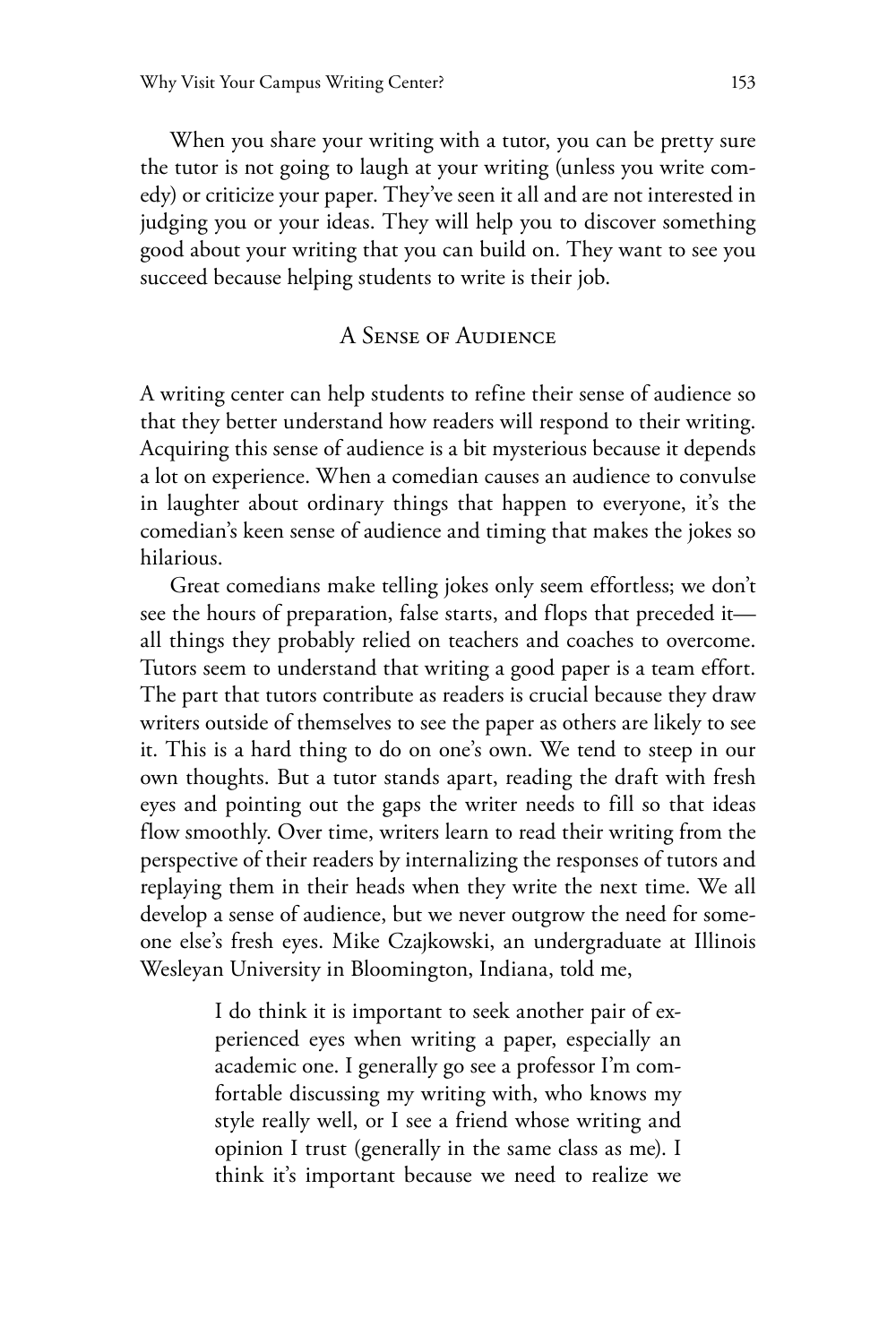aren't writing those papers for ourselves, so we should inherently seek anything that allows us to see a paper outside of our own bias toward it.

I also heard from Marisa Martin, whose writing center shares its mission with her college's Jesuit tradition. The mission states: "In the Jesuit tradition of working with others to reach a common goal, the Loyola Writing Center understands that writing requires input from others. The Loyola Writing Center offers consulting for the entire Loyola community of writers, including undergraduate and graduate students, as well as faculty and staff." Working with others to reach a common goal is also what Marisa wanted me to know: "We are sounding boards for the fears and anxiety of writing. We are there to give writers tools to work through these situations and to give them tips to work it out on their own next time." Working together improves the chances of working independently. Marisa and her colleagues believe they can help students enough that they will be able to succeed on their own.

# GETTING WHAT YOU NEED

So why visit the writing center? If I had to boil down what I have tried to convey here, I would say students should visit the writing center because:

- Writing isn't easy and tutors can help. (It's pretty basic.)
- Tutors are able to discuss writing in a way that moves you forward. They create idea-rich conversations.
- Writing centers instill confidence that you are on the right track, or help you get there if you're not.
- Writers need readers.

I think these are sound reasons, but some readers may wonder why it has to be a writing center tutor and not a roommate or a gym buddy. Listen to Kelly Ruth Anderson, a tutor at the University of Iowa. I asked her the same question I asked the others, "Why do you believe students should visit the writing center?" For her answer, she posed a slightly different question: "Why do students visit the writing center?" She pointed out that what people should do and what they actually do